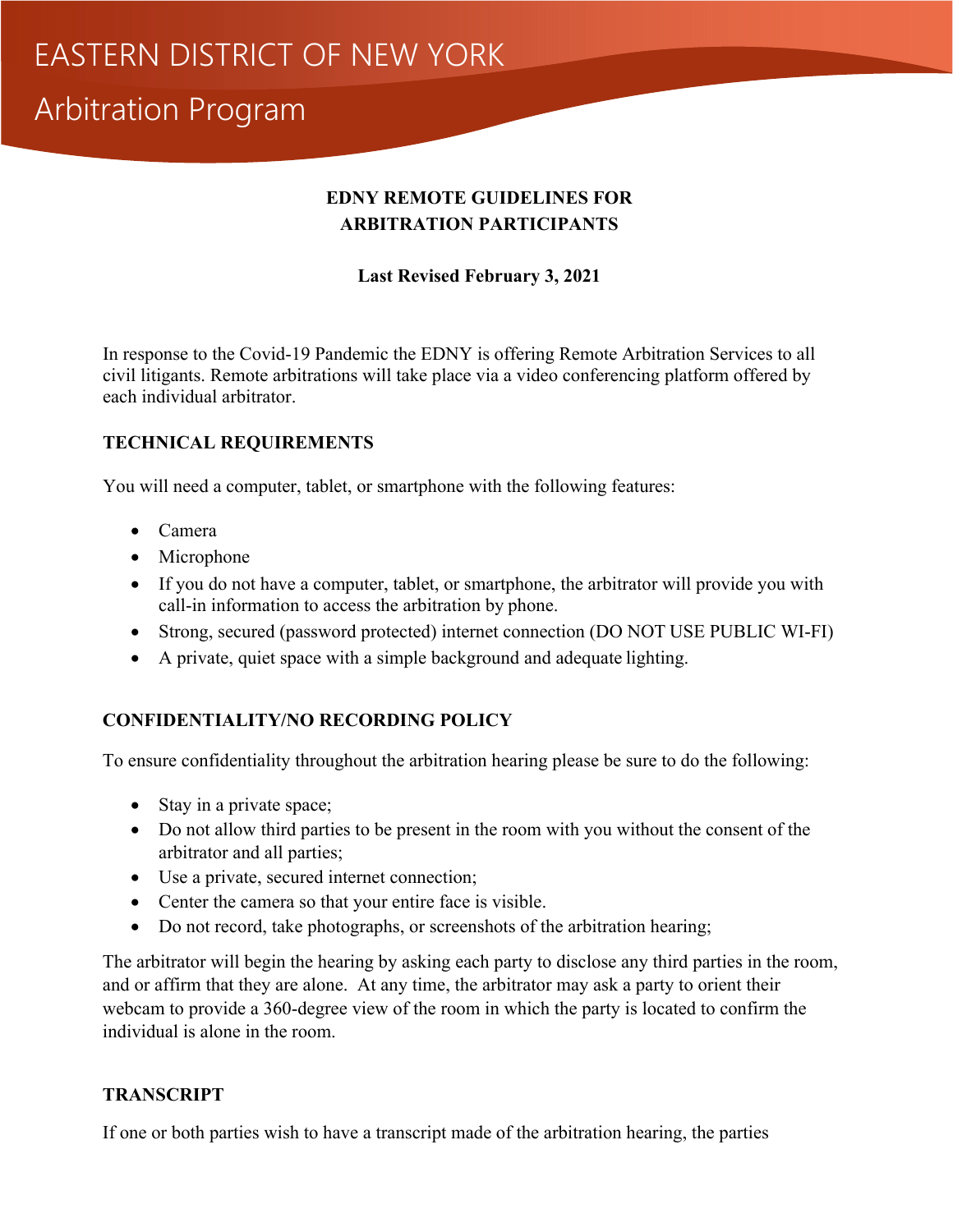requesting the transcript must make the arrangements and bear the costs of the court reporting service.

#### **PRIOR TO THE ARBITRATION**

Within **14 days** after filing the stipulation of selection of an arbitrator, the arbitrator will schedule a conference call with all parties to discuss the following:

- 1) Remote procedures for arbitration;
- 2) Discovery and outstanding issues;
- 3) Deadlines for pre-hearing submissions;
- 4) Arbitrator preferences regarding exhibit exchange;
- 5) Preferences regarding court reporter. (Counsel are responsible for booking their own court reporter if they wish to have the hearing transcribed.)

Once the arbitration has been scheduled, the arbitrator will send counsel an e-mail with a link as well as meeting ID and a password. Counsel is responsible for circulating this meeting link to all participants and witnesses. To access the arbitration hearing, click the link and enter the ID and password when prompted. After clicking on the link, you may be prompted to download the video platform if you have not done so already. Please download the application.

Please plan on joining the arbitration at least 10-15 minutes prior to the start time to ensure that you are able to connect to the meeting with your device.

(NOTE: If you are on a smartphone, you may be prompted to download the free video conference app. Please do this at least one day prior to the arbitration. Many video conferencing apps require that you grant access to your device's camera and microphone, please do this prior to the arbitration.)

Upon arrival to the video platform you will be placed in a virtual "waiting room." The arbitrator will then admit you into the online meeting. When you are admitted, please be sure to click join with computer audio, when prompted.

#### **VIRTUAL BREAK OUT ROOMS:**

The arbitrator will arrange for confidential virtual breakout rooms for each party and their counsel to meet independently of one another and the arbitrator. The arbitrator may also arrange for a virtual breakout room for counsel to confer with one another regarding settlement and other matters.

The arbitrator will also arrange for confidential virtual breakout rooms for any witnesses. Witnesses will not be able to see or hear the arbitration proceedings in the virtual breakout rooms.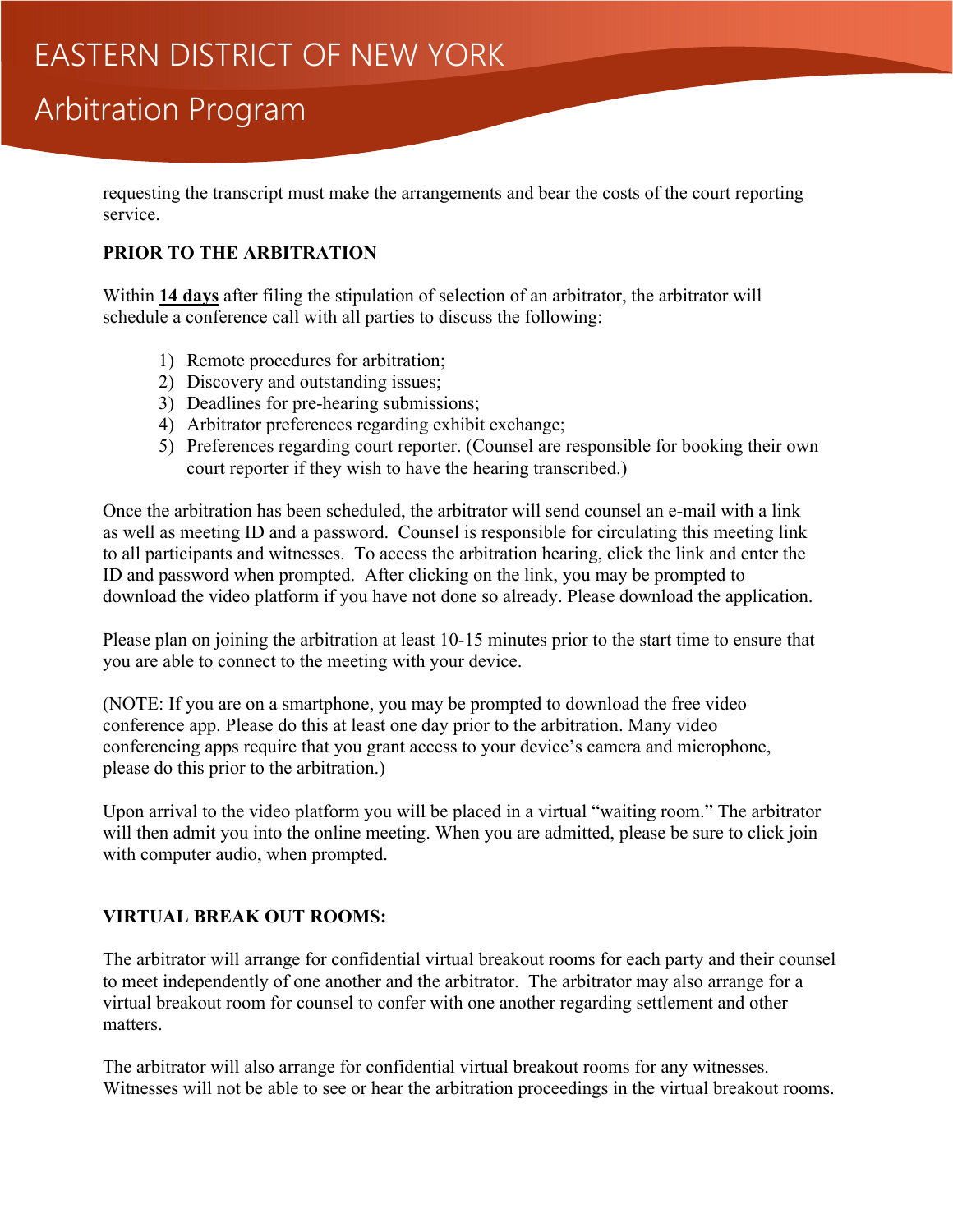#### **WITNESSES AND HEARING PARTICIPANTS**:

Counsel must jointly e-mail the arbitrator with a list of participants (including witnesses and certified court reporters) and their email addresses for the purpose of inviting and admitting them to the virtual arbitration hearing. Counsel is responsible for sending the original hearing invitation to the necessary participants

All non-party witnesses must be sequestered in a breakout room until they testify. Upon joining the meeting at the appointed time, the arbitrator will assign witnesses into individual breakout rooms.

When testifying witnesses should:

- Sit at an empty desk or table;
- Ensure their face is clearly visible and centrally located in the camera;
- Speak directly to the camera;
- Not have a virtual background;
- Sign-off upon completion of their testimony (for non-party witnesses).

Prior to the arbitration, all parties and witnesses should test platform connectivity and that their microphones and cameras are working properly.

Counsel should also ensure that all witnesses are given access to a complete set of unannotated exhibits by hardcopy or via a shared document server.

### **EXHIBITS**

Prior to the hearing Counsel shall provide the Arbitrator and any witnesses with an unannotated set of exhibits. The Arbitrator will instruct counsel whether to send the exhibits as a hard copy or via a shared virtual document repository.

#### **SCREENSHARING**

The arbitrator will determine whether to allow parties to use the Screenshare function available through the video conferencing platform. If the arbitrator consents, screensharing may be used to share exhibits with the arbitrator and/or the other parties.

### **PRIVATE CHAT**

The arbitrator will disable the "chat" function within the video conferencing platform. The chat function is not a confidential forum and will not be used for the purposes of EDNY Arbitration.